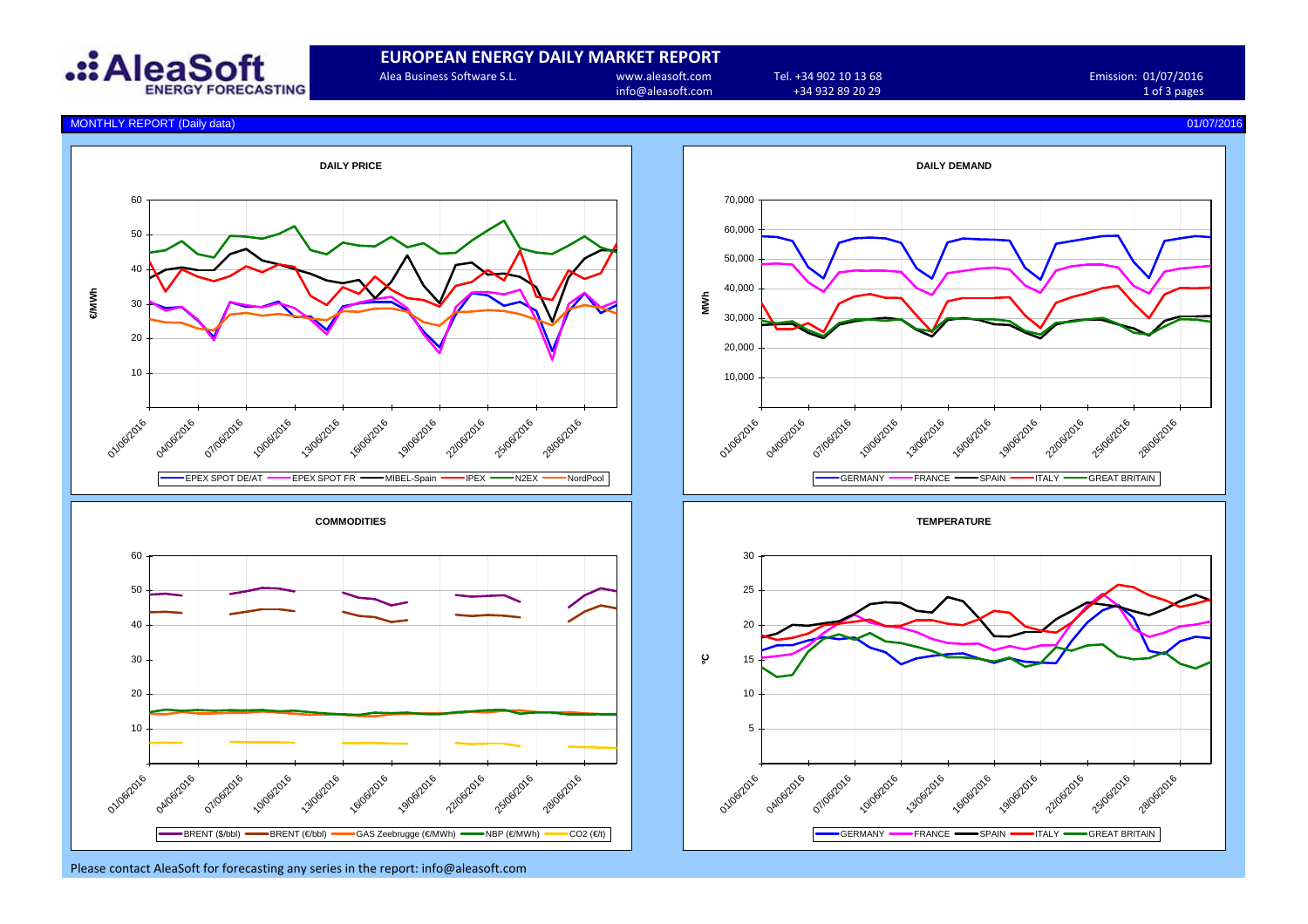

# **EUROPEAN ENERGY DAILY MARKET REPORT**

Alea Business Software S.L.

 www.aleasoft.com $info@alesoft.com$ 

Tel. +34 902 10 13 68 Emission: 01/07/2016

### YEARLY REPORT (Weekly data)





Please contact AleaSoft for forecasting any series in the report: info@aleasoft.com



**TEMPERATURE**



01/07/2016